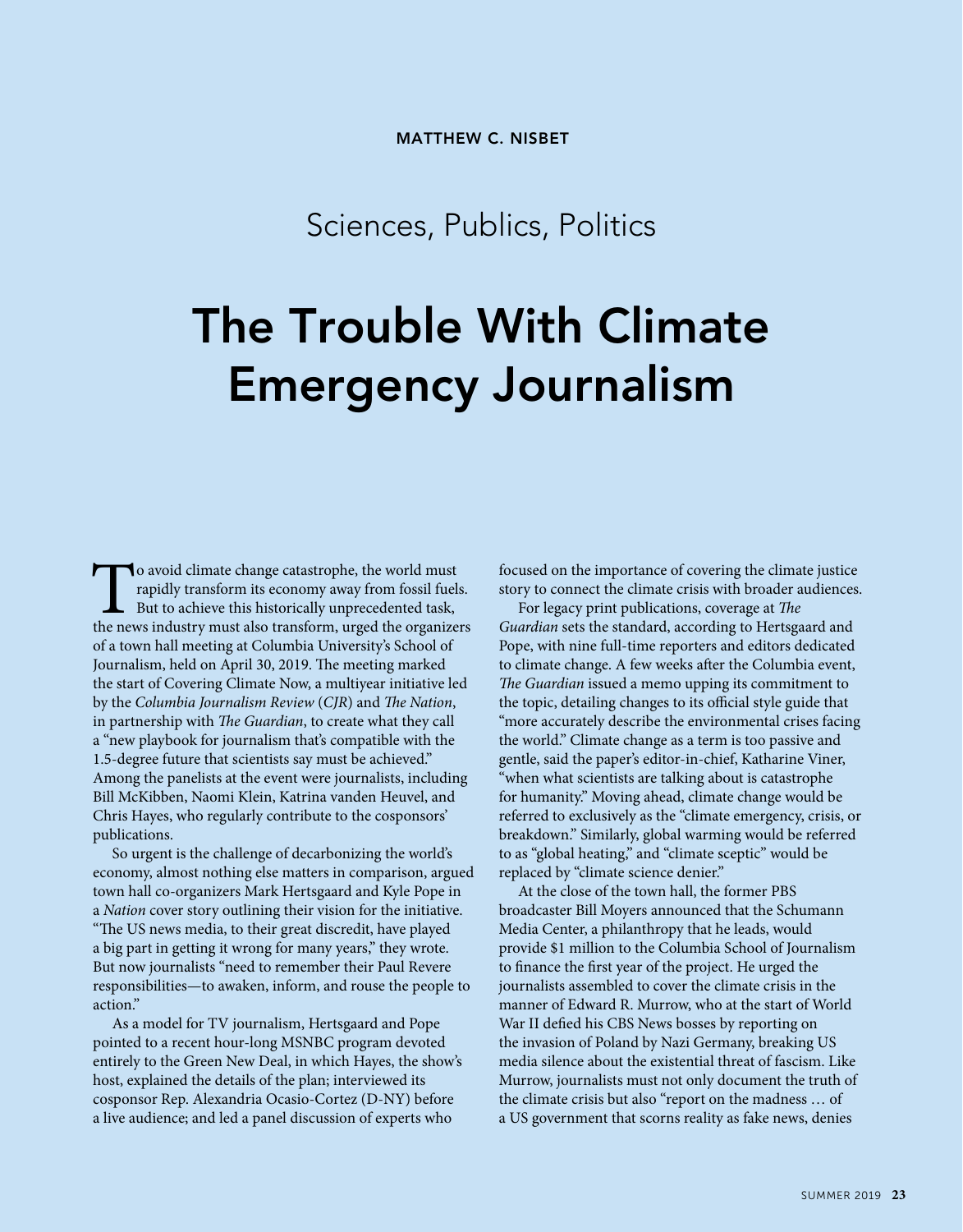the truths of nature, and embraces a theocratic ideology that welcomes catastrophe as a sign of the returning Messiah," Moyers argued.

As a first step, the organizers of the Covering Climate Now initiative are calling on news organizations to dedicate a full week of coverage to climate change leading up to a fall 2019 United Nations summit in New York City. They also plan future meetings, deep verticals devoted to climate journalism at *CJR* and *The Nation* websites, and "how-to" guides and rapid response teams to aid newsrooms in covering extreme weather events and similar topics.

#### **Overlooked biases**

Climate change is an important and complex story, and news organizations will need help in producing sustained, quality coverage. But the Covering Climate Now initiative is off to a troubling start. Conspicuously absent from the kickoff event were respected veteran journalists and scholars who offer a very different account of the challenges facing climate change journalism today, and the corrections needed if society is going to make better decisions, trust experts and the news media, and avoid damaging groupthink. Organizers say they want to hear from a wide range of stakeholders on what is needed. So far, they seem more interested in uniform messaging.

Rather than address longstanding biases in environmental reporting and the role that experts and advocates might play in enabling such flaws, Hertsgaard and Pope argue that the main problem with journalism today is overwhelmingly structural, as news managers tend to be older, white men of privilege who have "failed to see the climate crisis as fundamental and all encompassing, and worthy of attention from every journalist on their payroll." Yet even in the face of significant cuts in news budgets and staff layoffs over the past few years, the sheer volume of climate change coverage produced by US opinion-leading newspapers remains remarkable and is on the upswing. Since 2016, the *Washington Post*, *New York Times*, *Wall Street Journal*, *USA Today*, and *Los Angeles Times* have produced between 204 to 643 climate changerelated articles per month, or 7 to 21 articles per day, according to tracking led by Max Boykoff of the University of Colorado Boulder—figures that do not include the significant number of online-only articles at the *Times* and *Post*, or articles by wire services.

In contrast, other analyses show that national TV news and cable news networks, with their focus on breaking political events, personality clashes, and election races, continue to give little airtime to climate change. Media scholars recognize that the lack of TV news attention remains a problem, and even more troubling are portrayals at Fox News and online outlets such as *Breitbart News*,

which routinely deny the reality of human-caused climate change.

But at the opinion-leading legacy print publications such as *The Guardian* or *Washington Post*, and at newer digital-native outlets such as *HuffPost* (formerly *The Huffington Post*) or *Buzzfeed*, the challenge in most instances is not the amount of coverage but how the risks and solutions to climate change are characterized. Studies conducted by social scientists in the United States and Europe using statistical techniques to rigorously evaluate hundreds of news stories show that journalists frequently gloss over the uncertainties and caveats inherent in a single study or line of climate change research, neglect to report on the varying predictions offered by different climate models, and fail to include in their reporting the careful language that the Intergovernmental Panel on Climate Change (IPCC) has developed to qualify the likelihood of various consequences of climate change. In coverage of major climate change-related events such as a new IPCC report or United Nations summit, journalists also tend to dramatize their significance by emphasizing the most calamitous future climate change scenarios, framing a new scientific report's findings in terms of disastrous and fear-inducing risks, rather than emphasizing in the face of those risks opportunities to protect health or sustainably grow economies. Reviewing available studies, the German journalism researcher Michael Bruggeman concludes that reporting too often "simplifies science and turns contextdependent and preliminary findings into established facts."

Headlines reporting on the 2018 IPCC report verged on dystopian. "Major climate report describes a strong risk of crisis as early as 2040," warned the *New York Times*. "The world has just over a decade to get climate change under control, UN scientists say," echoed the *Washington Post*. "We have 12 years to limit climate change catastrophe," predicted *The Guardian*. "New UN Climate Report Dims Hope for Averting Catastrophic Global Warming," declared *HuffPost*. "UN Says Climate Genocide Is Coming. It's Actually Worse Than That," was the headline at *New York* magazine.

#### **Hot takes**

These findings support longstanding concerns voiced by the veteran environmental writer and former *New York Times* journalist Andrew Revkin, who has cautioned that too many of his peers write stories about the most calamitous scientific studies featuring the "hottest," most dramatic conclusions, while ignoring other research of similar quality that emphasizes the uncertainty of such risks. For example, studies concluding that climate change is contributing to extreme weather and natural disasters generate widespread journalistic attention, but when studies by equally well-qualified scientists suggest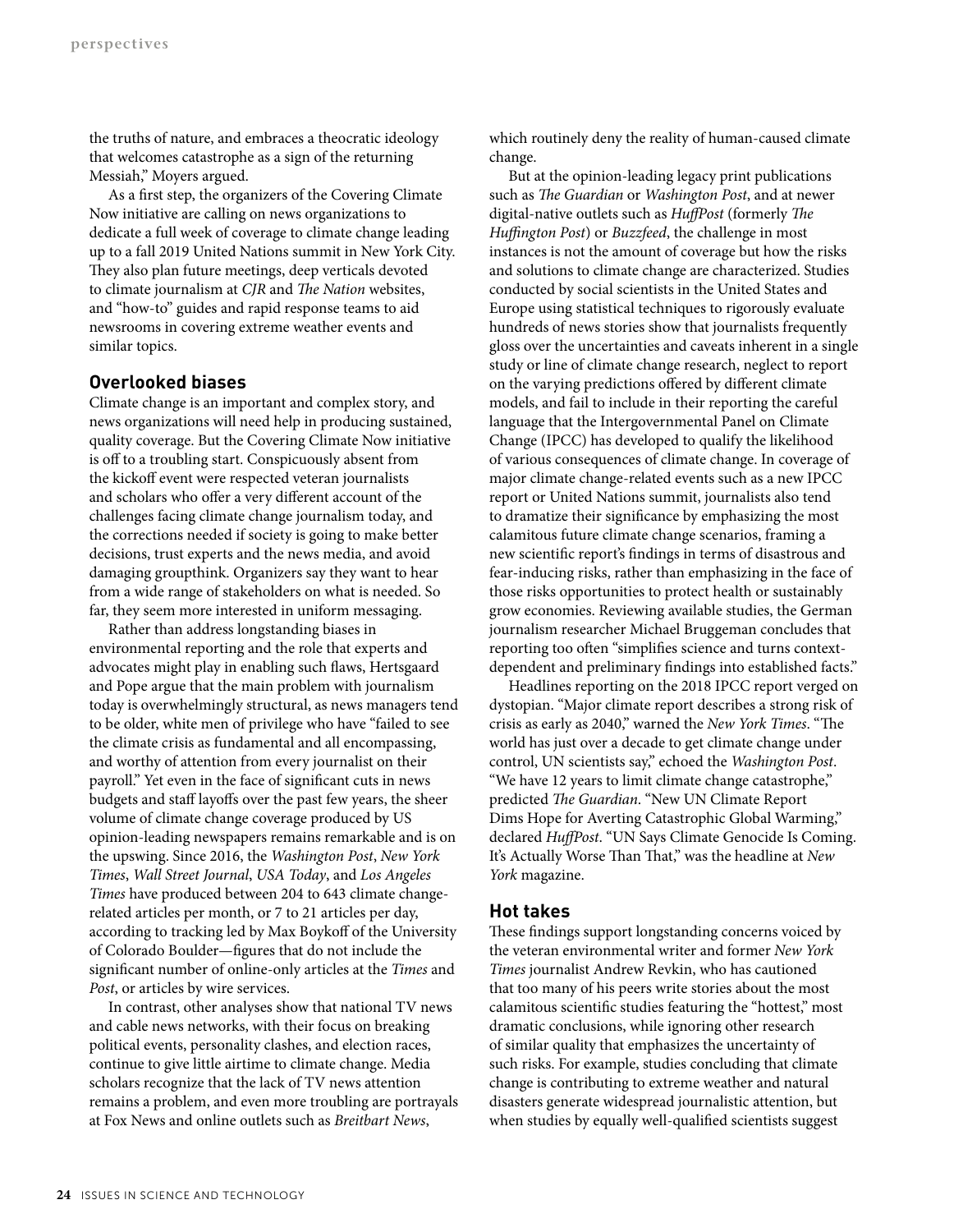that global warming may have had at most a minimal impact on such events, they generate far fewer stories. For years, Revkin argues, similar dynamics have played out in coverage of high-profile topics such as melting snowpacks and glaciers, the timeline and severity of sea level rise, and the dangers posed by shifts in the Atlantic Ocean's warm circulation pattern.

This cycle of hype is not unique to climate science. Under immense pressure to demonstrate societal benefits for their publicly funded research, and at times motivated by politics, scientists and their institutions sometimes engage in over-promising in grant proposals and over-selling in research articles and news releases, avoiding discussion of uncertainty with the press. Journalists, at times motivated by their own political inclinations, further twist publicity efforts on behalf of new studies to add drama, gain attention, and spread across social media.

Historically, environmental reporters have tended to take a less critical stance regarding the arguments of green groups and activists than political, general assignment, and business journalists who may only write occasionally about climate change and energy. This pattern, of course, is consistent with a general tendency among journalists on any beat to adopt the perspective of their key sources. But the tendency of environmental reporting to echo the perspective of climate change activists also has its origin in a view shared by many environmental journalists about the need to counterbalance a perceived public relations advantage held by the fossil fuel industry, write the University of Montreal's Éric Montpetit and Alexandre Harvey in a recent study published in the journal *Environmental Communication* (where I serve as editor).

These "counterbalancing" storylines in turn influence how other journalists cover the same topics. In the context of breaking events or emerging issues, such as a disaster or new IPCC report, journalists covering those stories may find that mirroring the angles and frames of reference used by the most experienced environmental journalists is both professionally safe and time saving. Climate activists and political leaders then amplify the cycle of hype by using the narratives emanating from science and the media as further grist for their messaging mill.

The ubiquity of worse-case scenario narratives in the news and via social media, in turn, enables political leaders and activists to claim that we have no time for compromise since such efforts run up against the laws of physics. These claims then trigger fresh news attention and social media discussion. "Millennials and people, you know, Gen Z and all these folks that will come after us are looking up and we're like, 'The world is going to

end in 12 years if we don't address climate change and your biggest issue is how are we gonna pay for it?' " Rep. Ocasio-Cortez said earlier this year, referring to those who had raised questions about the Green New Deal. "This is the war—this is our World War II."

To protect preferred narratives about climate change and its solutions, a main strategy by some activist scientists and writers has been to discredit experts who question these worse-case scenario narratives or the related advocated policies by labeling them "deniers," "delayers," "contrarians," "confusionists," and "lukewarmers," as the journalist Keith Kloor has documented. These attacks are not so much about the specifics of climate science or policy, but instead about controlling who has the authority to speak on the subject. Such labeling comports well with the political mood of the day: it breeds incivility and cultivates a discourse culture where protecting one's own identity, group, and preferred storyline takes priority over constructive consideration of knowledge and evidence.

To their credit, Hertsgaard and Pope encourage journalists to focus on coverage of solutions, but the only solution they argue for is the Green New Deal, which they call "a response that is commensurate with the scale and urgency of the problem." They also emphasize that journalists need to study up on climate science, but among the four books that they recommend are Naomi Klein's forthcoming *On Fire: The Burning Case for a Green New Deal* and Bill McKibben's recent *Falter: Has the Human Game Begun to Play Itself Out?* political calls to action that do little to explain the complexity of climate science and policy. McKibben's *Falter* does not even directly cite a single scientific study, relying exclusively on references at the back of the book to news reports about their findings, rather than the original studies (thus demonstrating the sheer volume of climate reporting available today).

Revkin offers a contrasting approach to climate change journalism. He often refers to a figure that displays different distributions or "curves" of expert knowledge relative to climate change: "When you get more specific," he says, "you can see that the level of confidence and range of views on each aspect of greenhouse-driven climate change, from the basic physics onward, has a different 'shape.' " There is a "clear cut" convergence among experts that more carbon dioxide equals a warming world, as he explains, but on specific impacts such as increasing the intensity of hurricanes or the pace of sea level rise, or on the efficacy of policy proposals such as the Green New Deal, there is a much broader distribution of expert opinion. That range of opinion, he argues, should be reflected in news reporting.